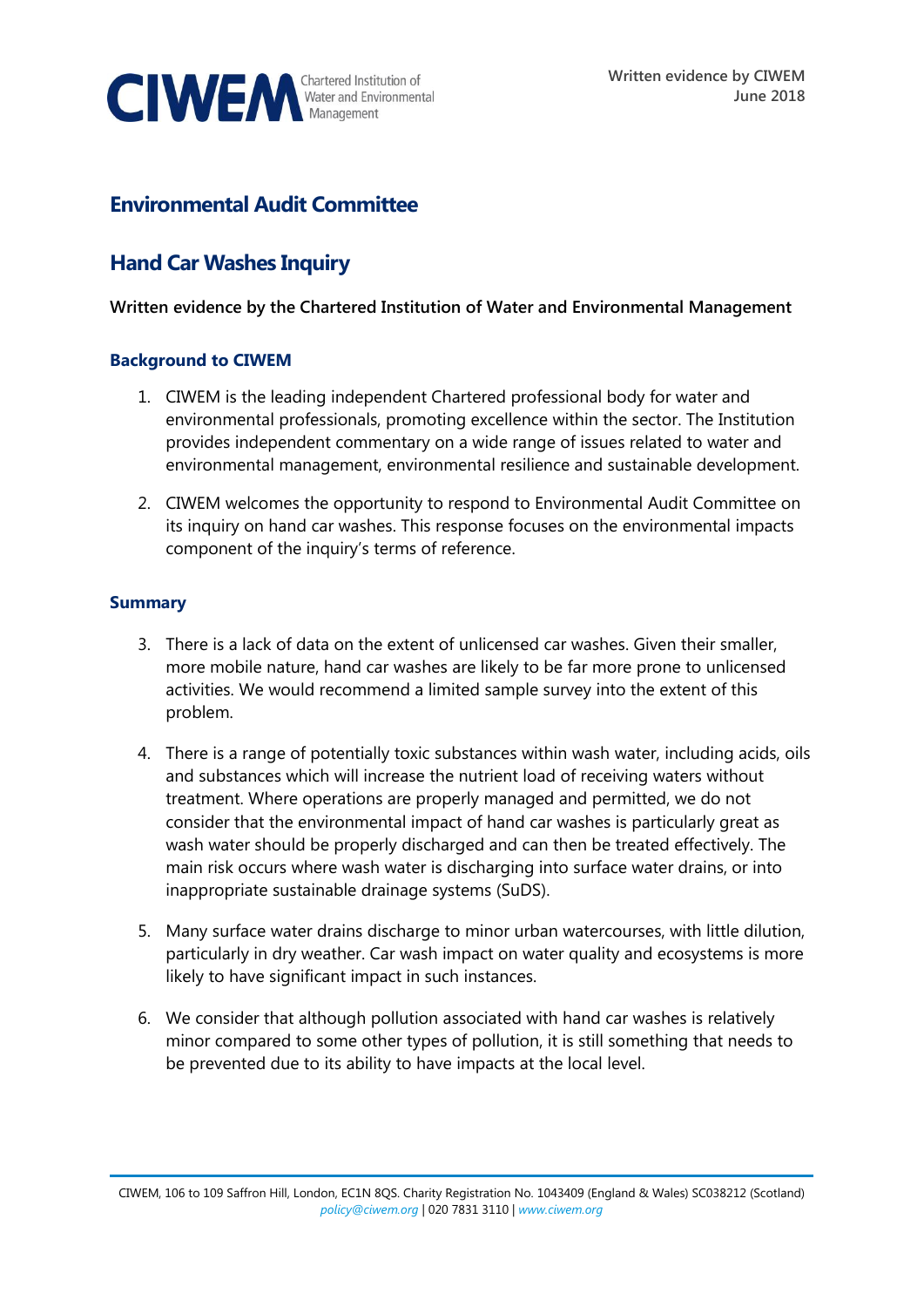#### **Response to inquiry questions**

# **How does the environmental impact of hand car washes compare to that of automatic car washes? What steps have been taken to reduce their environmental impact and use water more sustainably?**

- 7. The environmental impacts of automatic car washes have the potential to be far lower than those of hand car washes because they are typically larger installations which, with up to date technology can recycle virtually all the water they use. Furthermore, due to their size they are unlikely to be unapproved installations, unlike some hand car washes, therefore will almost certainly be appropriately permitted and have approved drainage installations to the foul sewer.
- 8. Permitted hand car washes are commonly located at petrol stations and shopping area car parks. Petrol stations are almost certainly not a problem as they should already have suitable controlled drainage in place. Likewise, there is no great cause for concern regarding drainage to foul sewer (although it is important that water companies have been properly consulted if acids and alkalis are being put into their systems). As such, the greatest risk relates to businesses in car parks and similar sites which drain to surface waters.
- 9. The main drainage systems for hand car washes will involve the following:
	- Impervious deck connected to gully pot system and surface water discharge.
	- Impervious deck connected to combined sewer system.
	- Impervious deck connected to sump/soak away.
	- Impervious deck connected to interceptor with discharge to surface waters.
	- Permeable deck with Sustainable Drainage Systems (SuDS) infiltration to soak away or permeable strata.

10. The potential environmental impacts of these approaches are varied, as follows:

- Gully pots are probably the most robust system. However, if the majority of car wash run-off is focused in one area, there is a probability that the surfactant will cause the trap in those gully pots to fail and discharge emulsified oil. Maintenance of pots at an increased frequency may offer a solution, but not during heavy rainfall (when dilution will be more effective).
- Oil escaping into combined systems, whilst having high dilution, could impact tertiary treatment beds at a sewage treatment works.
- Sumps and soakaway arrangements rely upon an effective surface area to enable infiltration to take place (unless it is a sealed sump). Oil and emulsions can cover these surfaces and render them less effective. Sealed sumps may require regular emptying, where the oil/water mix can be classified as hazardous waste.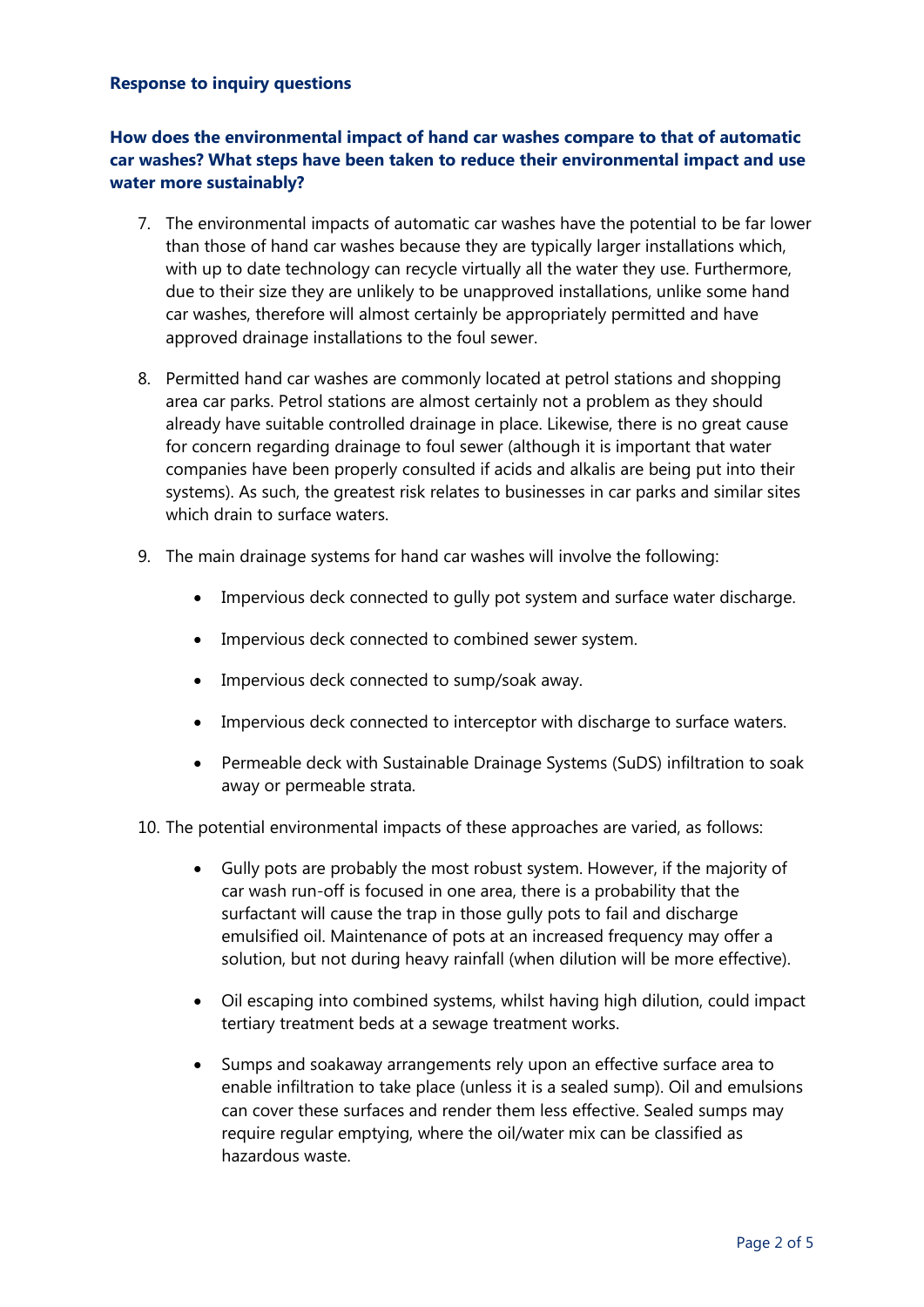- Because of the surfactants in car washes, interceptors can become less effective or even ineffective due to emulsification of the oil.
- 11. In the case of permeable pavements, it is likely that this would be classed as diffuse pollution (though to our knowledge there is no data to indicate how big an urban diffuse pollution problem this actually is). Surface water drains are a major source of urban diffuse pollution. In all cases, oil can be both a pollution and a health problem.
- 12. There is little regulatory control over surface water drains and their contents in practice. Most are owned by local authorities as highways authorities. Regulatory control over surface water sewers is normally effected at planning and/or construction stage, normally via Building Control.
- 13. There remains significant institutional ignorance of the exact position and condition of surface water drains. When the water industry was privatised, the government at the time proposed to require the water companies to produce accurate sewerage maps. Unfortunately, this was never undertaken as proposed.
- 14. In many (possibly the majority) of cases a planned surface water discharge to controlled waters is discharged instead into the public foul sewer. Until recently, water companies were obliged to accept these discharges. The Highways Agency owns and manages the trunk road drainage systems to a good standard.

# **What chemicals are used in hand and automatic car washes and in what quantities? How should they be disposed of? What are the effects of working with these chemicals on human health and the natural environment?**

- 15. Car wash effluent generally contains phosphates, detergents, oils, silts/sediments, traffic film remover, rubber, copper and other metals.
- 16. These pollutants can have a range of direct and indirect impacts, depending on the volume and frequency of discharge and whether this is a discharge straight to a watercourse or via SuDS. Discharges via SuDS might not reach the watercourse initially and many pollutants may get filtered out. However, over time this could potentially lead to contaminated sediments accumulating in the SuDS. This could either lead to contaminated land which would need treatment, increased risks to groundwater if there is a hydrological connection, or greater risk of pollution to watercourses as a result of a pulse of polluted sediment getting flushed downstream during a storm event, creating a toxic environment to aquatic life.
- 17. The level of pollution risk is likely to be linked strongly to site specific issues and local watercourses, with the biggest risk being to pH, though discharge of acids or alkalis to watercourses will have different impacts depending on the location and characteristics of the receiving water. For instance, discharges of acids into chalk streams will have a far greater impact than if the same discharge was made into an upland stream coming off a coniferous forest which is already acidic. Anything that could alter the pH balance of a river or lake could have significant implications on fish as different species are sensitive to different water pH (e.g. significant changes in a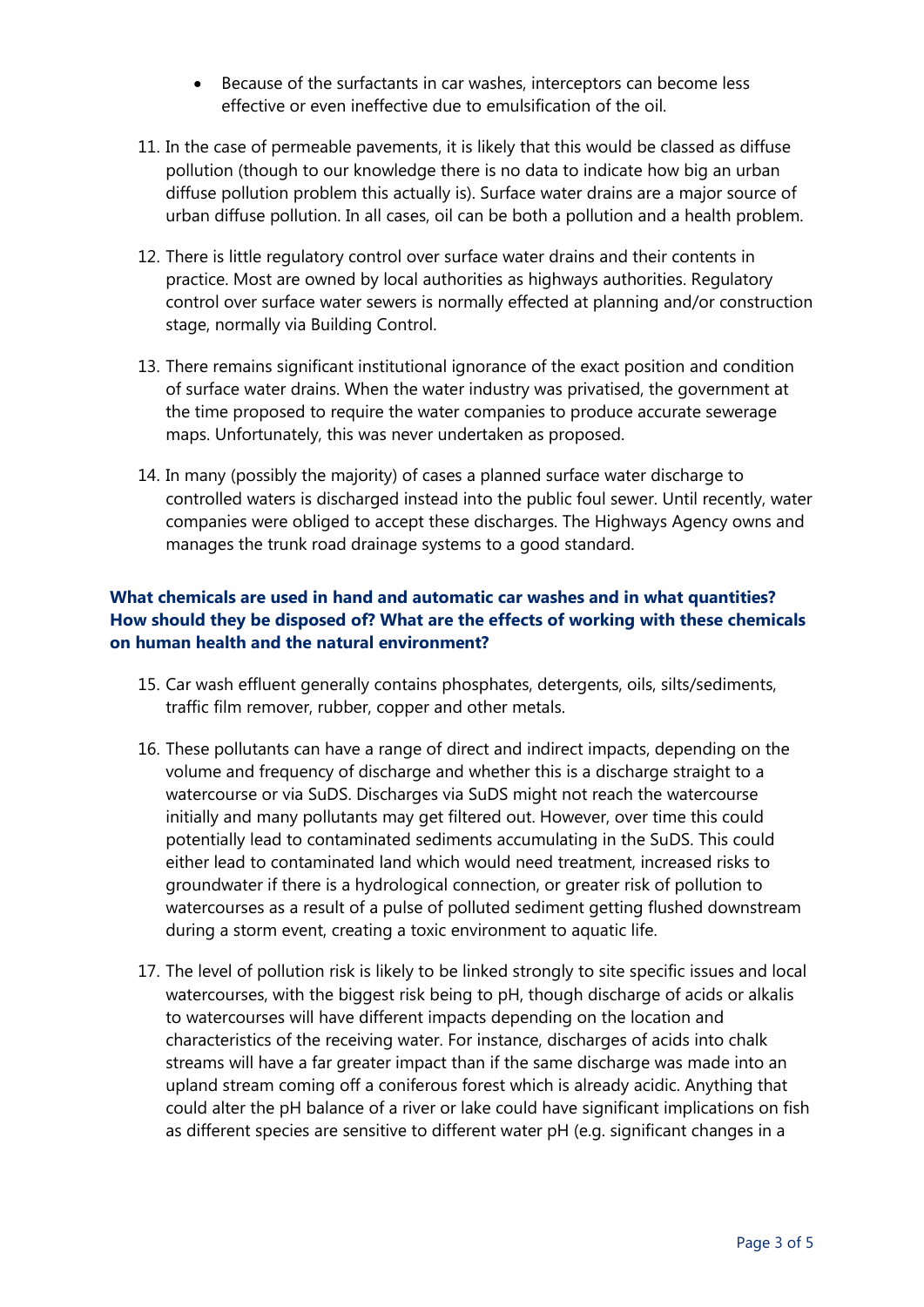salmonid river could have a greater impact than, say, in the lower reaches near tidal waters).

- 18. The exact impact is difficult to quantify as to our knowledge none of those chemicals which are involved with car washing have Environmental Quality Standards (EQS) and are not included as Priority Substances under the Water Framework Directive (WFD).
- 19. We would suggest that in addition to the direct toxicity of certain components of wash water to ecology, a further potential issue could be nutrient enrichment of receiving watercourses. Detergents and phosphoric acid could lead to an increase in nutrients in the watercourses leading to localised eutrophication, which could in turn either 'seed' issues further downstream or create conditions not appropriate for good water body status under the WFD. A further additional source of nutrients may be the use of potable (tap) water which will be elevated in phosphates due to water companies dosing with phosphate to address plumbosolvency (lead pollution from pipes). Theoretically, the combined impact of a lot of small discharges could start to have impacts on local ecology.
- *20.* Overall the WFD states that: "*Member States should adopt measures to eliminate pollution of surface water by the priority substances and progressively to reduce pollution by other substances which would otherwise prevent Member States from achieving the objectives for the bodies of surface water."*
- 21. Based on this, although many small discharges might not have measurable impacts (at least beyond the individual site level and so might not be seen at the water body level) a proliferation of unregulated discharges would go against the spirit of the WFD at the very least.
- 22. Many surface water drains discharge to minor urban watercourses, with little dilution, particularly in dry weather. Car wash impact on water quality and ecosystems is more likely to be visible / detectable in dry weather. Therefore, all car wash business should be required to demonstrate that their effluent is either directed to foul sewer, or to an approved infiltration SuDS.

## **What regulations are hand car wash operators subject to regarding their impact on the environment and the use of chemicals? Who enforces these? How effectively?**

- 23. The Environment Agency is the primary body in England with the duty to tackle pollution. It is able prosecute operators for causing pollution, serve S161 Anti-Pollution Works Notices under the 1991 Water Resources Act, Environmental Permitting Regulations Notices to protect surface water and groundwater, and will also offer advice and guidance to operators to help to prevent pollution. However, obtaining the evidence to regulate and potentially prosecute against small unpermitted operations can require can require not insignificant resource.
- 24. Local authorities and local planning authorities have responsibilities for activities that require planning permission and have powers under the Building Control Act to improve or approve drainage. As with the Environment Agency's challenges in enforcing against diffuse pollution incidents, local authorities may not be sufficiently